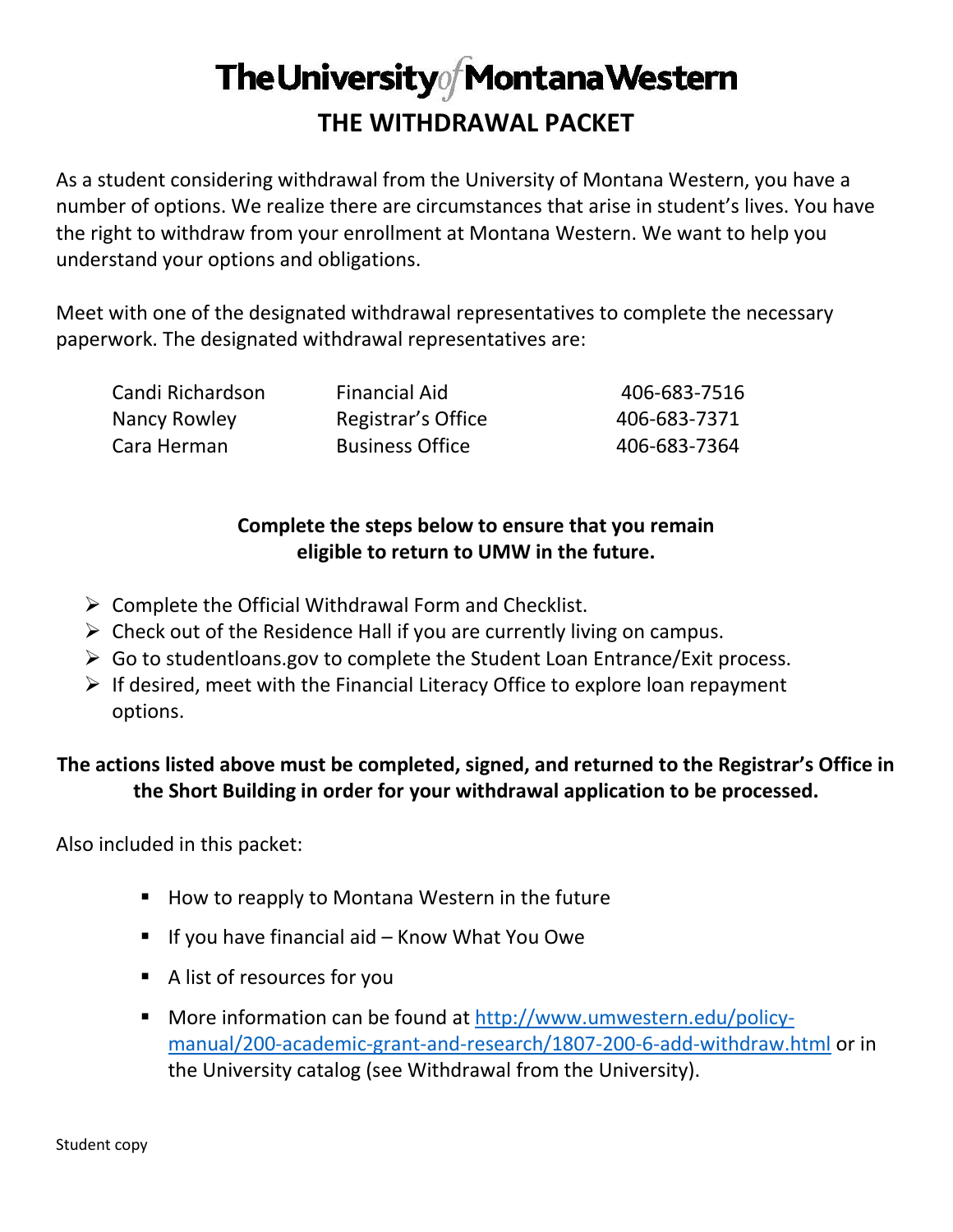## The University of Montana Western

### **How to Reapply to Montana Western**

- Submit a completed *Application for Readmission*, available online at [http://my.umwestern.edu/registrar/FormReadmitApp.pdf.](http://my.umwestern.edu/registrar/FormReadmitApp.pdf)
- Submit official copies of transcripts from all institutions attended since last enrolled at UMW.
- **Proof of measles, mumps, and rubella (MMR) immunization may be required** if initial attendance at UMW was three or more years previous to the request for readmission.
- Meet the admission requirements of a transfer student if you attended another institution since last registering at UMW.
- An application fee is not required unless a student is changing status to a second degree/certificate student.

Upon receipt of a readmission acceptance letter from the Admissions Office, readmitted students should do the following:

- $\triangleright$  Contact the Advising Office personnel to discuss your academic goals and to develop a class schedule.
- $\triangleright$  Pay (or make arrangements to pay) all enrollment-related expenses and finalize registration at Business Services.

**Students with holds on their account may be denied registration privileges until any restrictions are removed from their account; students should contact the appropriate office to resolve holds/problems immediately.**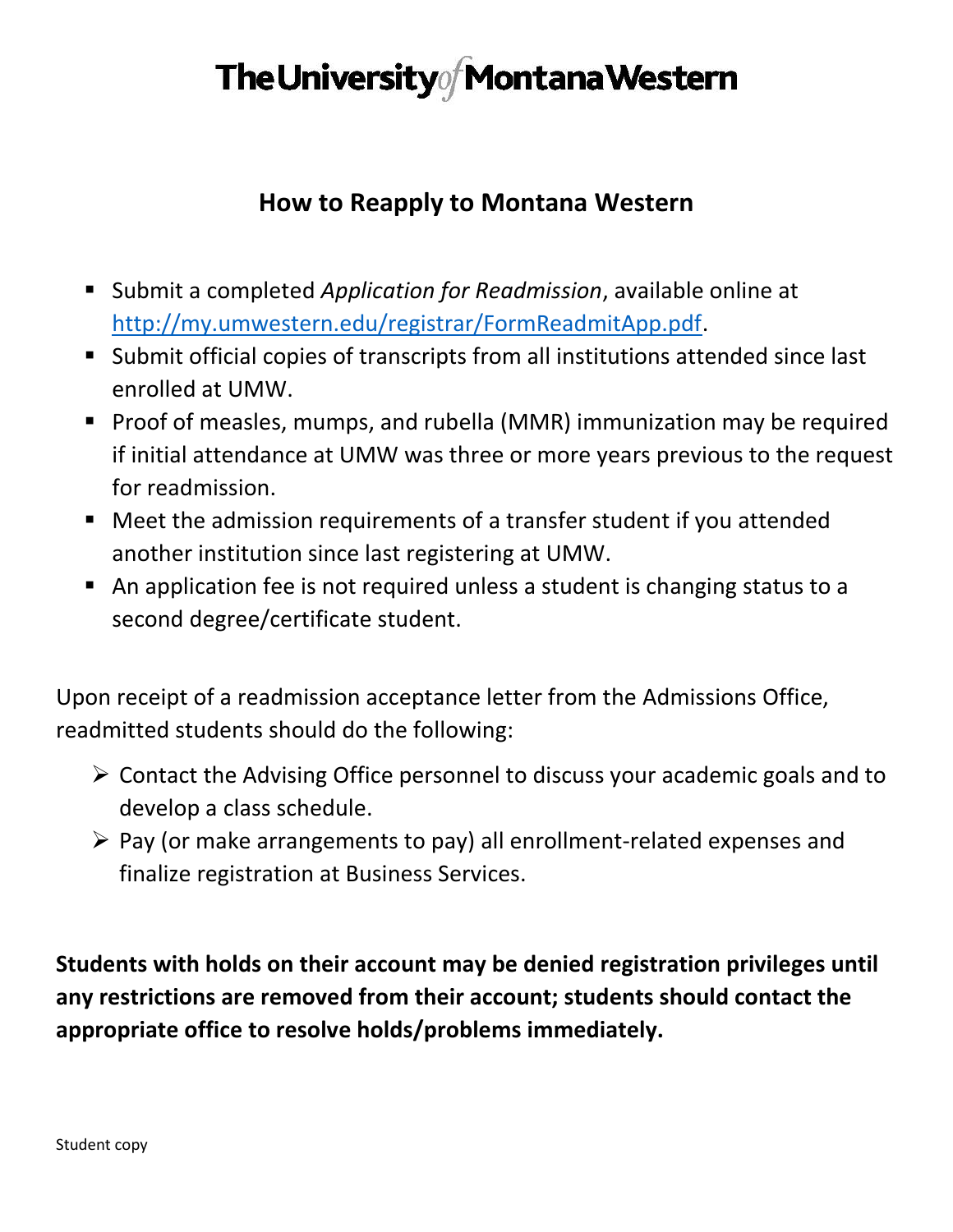## The University of Montana Western

### **USEFUL INFORMATION**

- $\checkmark$  If you choose to return to Montana Western in the future, the reapplication process is detailed in the University catalog or available online at [http://www.umwestern.edu/how-to-apply.html#umw-tabbed-readmits.](http://www.umwestern.edu/how-to-apply.html#umw-tabbed-readmits)
- $\checkmark$  If you are transferring to another MUS school, transmittals may be ordered through the Registrar's Office. For transcripts contact the Registrar's Office.
- $\checkmark$  If you have student loans, start here:
	- o nslds.ed.gov
	- o studentloans.gov

All you need to know about your student loans is available here, including your loan servicers, repayment options, interest rates, and consolidation information.

 $\checkmark$  If you have additional questions, the following phone numbers are provided to assist you.

|                | • Admissions             | (406) 683-7331             |
|----------------|--------------------------|----------------------------|
|                | • Advising               | (406) 683-7049 or 683-7050 |
|                | <b>Business Services</b> | (406) 683-7101             |
|                | • Dean of Students       | (406) 683-7388             |
|                | • Disability Services    | (406) 683-7388             |
|                | Financial Aid            | (406) 683-7511             |
|                | Residence Life           | (406) 683-7565             |
| $\blacksquare$ | Registrar's Office       | (406) 683-7371             |